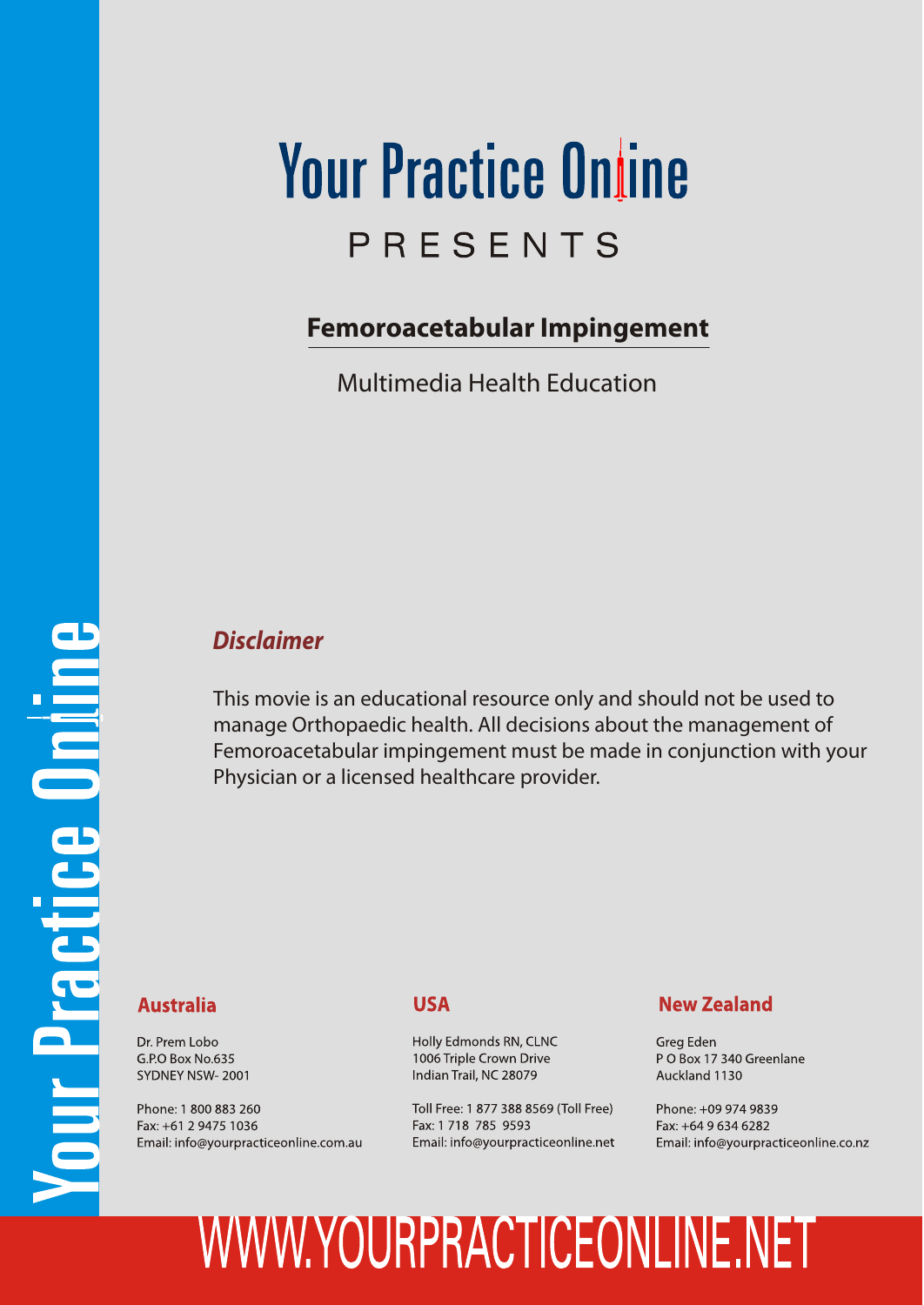### MULTIMEDIA HEALTH EDUCATION MANUAL

TABLE OF CONTENTS

| <b>SECTION</b>                  | <b>CONTENT</b>             |  |  |
|---------------------------------|----------------------------|--|--|
|                                 |                            |  |  |
| 1. Normal Hip Anatomy           |                            |  |  |
|                                 | a. Introduction            |  |  |
|                                 | b. Normal Hip Anatomy      |  |  |
|                                 |                            |  |  |
| 2. Femoroacetabular Impingement |                            |  |  |
|                                 | a. What is FAI?            |  |  |
|                                 | b. Symptoms                |  |  |
|                                 | c. Risk Factors            |  |  |
|                                 | d. Diagnosis               |  |  |
|                                 | e. Conservative Treatment  |  |  |
| <b>3. Surgical Procedure</b>    |                            |  |  |
|                                 | a. Introduction            |  |  |
|                                 | b. Surgical Treatment      |  |  |
|                                 | c. Post Operative Care     |  |  |
|                                 | d. Risks and Complications |  |  |
|                                 |                            |  |  |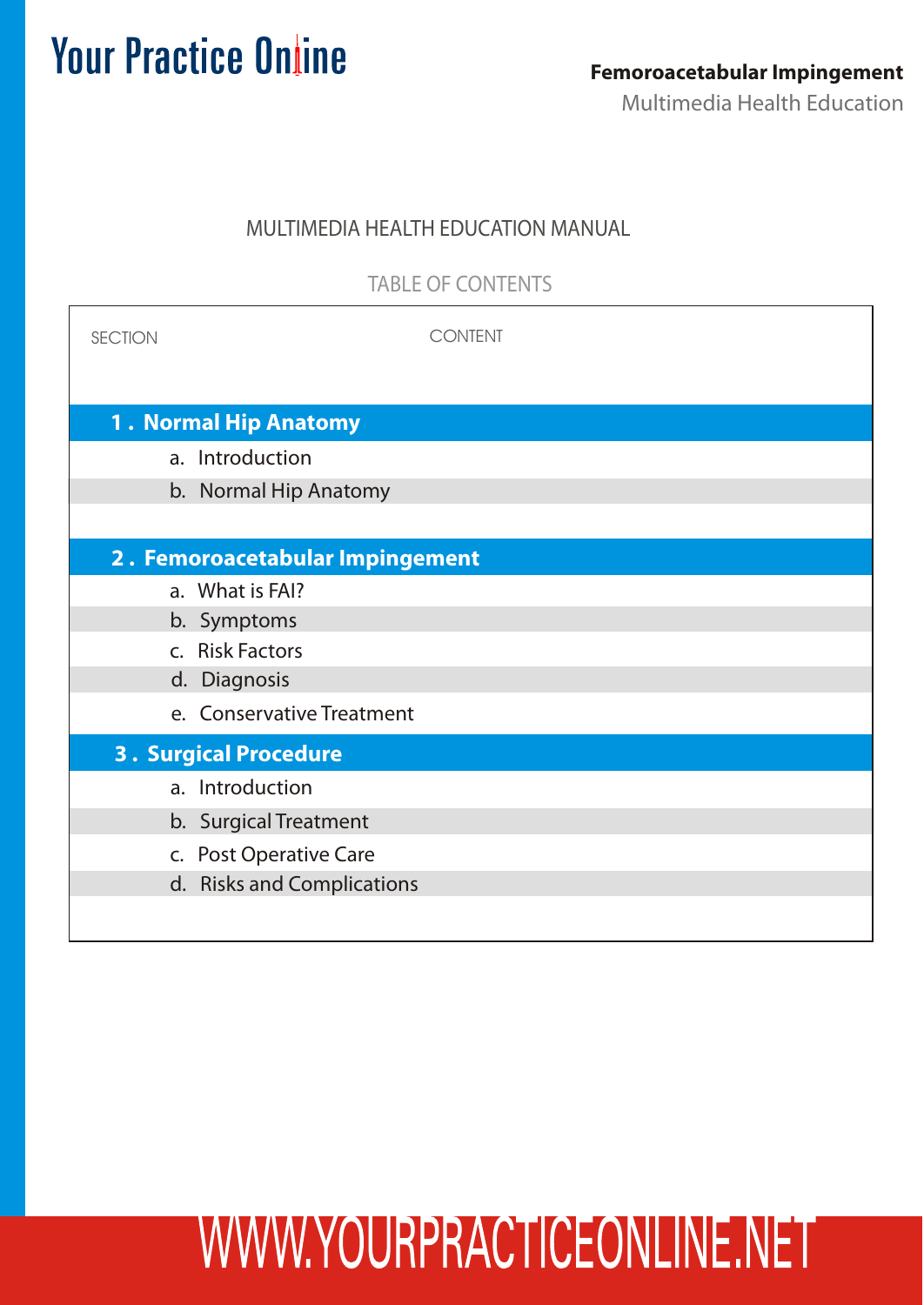INTRODUCTION

Femoroacetabular is the term to describe the location where the femur (thigh bone) and the acetabulum (hip socket) come together. Impingement is a term that refers to pinching. Therefore, a diagnosis of femoroacetabular impingement indicates a pinching or pain in the hip where the femur meets the hip socket.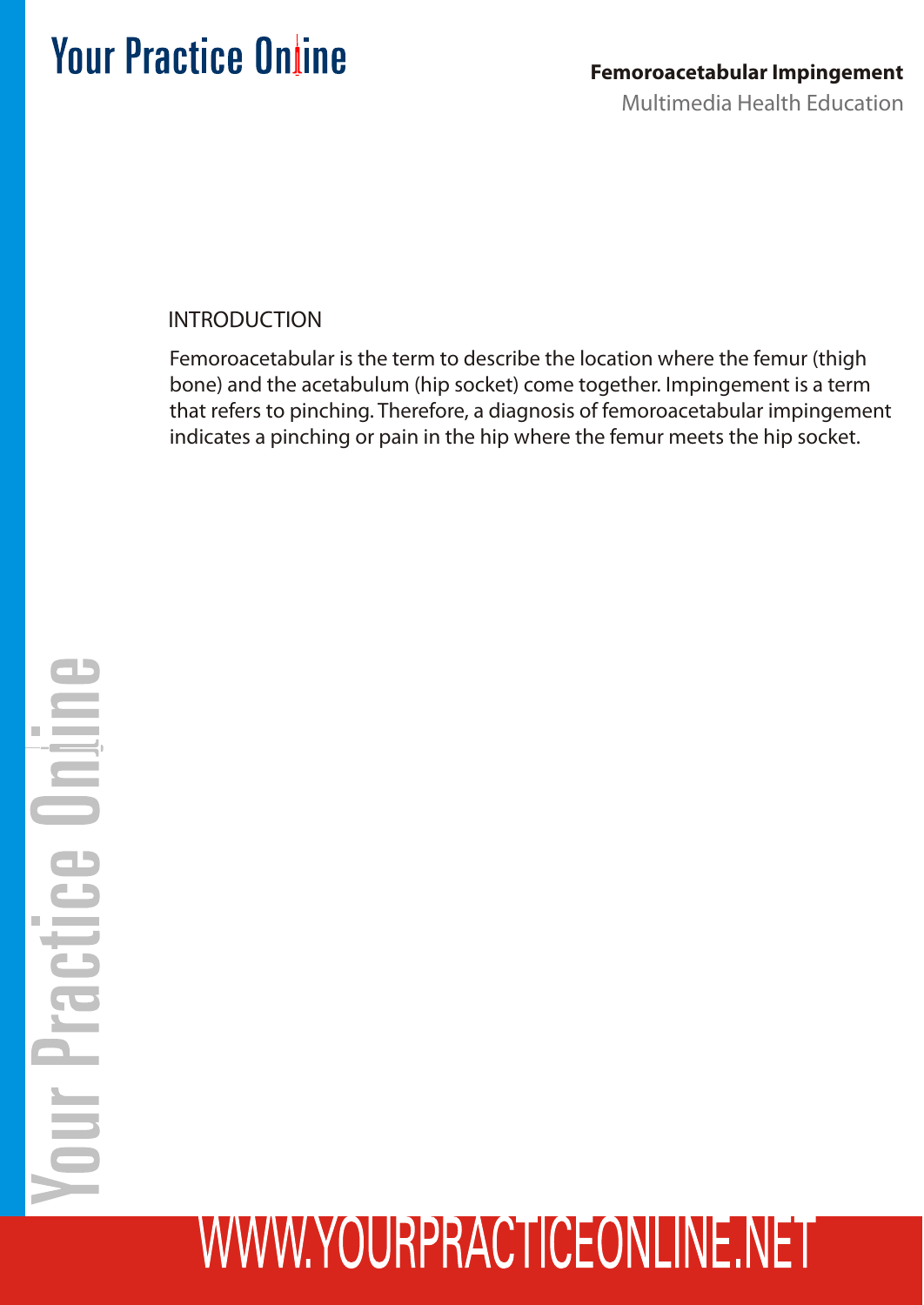#### **Femoroacetabular Impingement**

Multimedia Health Education

**Unit 1: Normal Hip Anatomy** 

### **Introduction**

In a normal hip, the head of the femur moves smoothly within the hip socket enabling movement without pain. With femoroacetabular impingement or FAI, the femur pinches against the cartilage in the hip socket impeding smooth movement and causing pain. In order to learn more about FAI, it helps to understand the normal anatomy of the hip.

### Normal Hip Anatomy

The thigh bone, femur, and the pelvis, acetabulum, join to form the hip joint. The hip joint is a "ball and socket" joint. The "ball" is the head of the femur, or thigh bone, and the "socket" is the cup shaped acetabulum. The joint surface is covered by a smooth articular surface that allows pain free movement in the joint.

The cartilage cushions the joint and allows the bones to move on each other with smooth movements. This cartilage does not show up on X-ray, therefore you can see a "joint space" between the femoral head and acetabular socket. The labrum is a ring of dense fibrocartilage tissue lining the outer rim of the hip socket giving depth and stability to the hip joint.

- Ilium
- Ischium
- Pubis
- Acetabulum
- Femur
- Cartilage
- Labrum

Ilium

*(Refer fig. 2)*

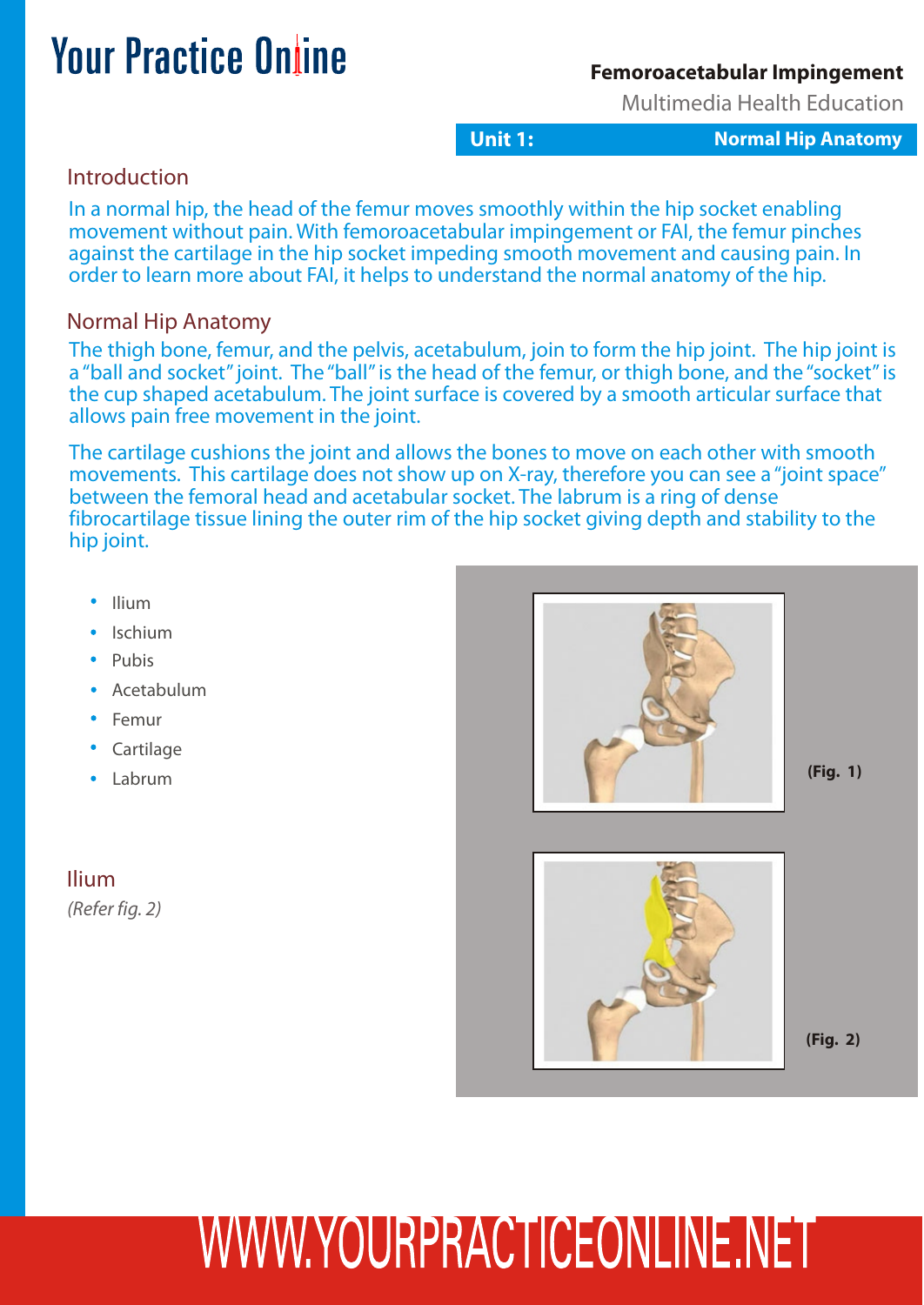### **Femoroacetabular Impingement**

Multimedia Health Education



WWW.YOURPRACTICEONLINE.NET

### Ischium

*(Refer fig. 3)*

### Pubis

*(Refer fig. 4)*

### Acetabulum

*(Refer fig. 5)*

Femur *(Refer fig. 6)*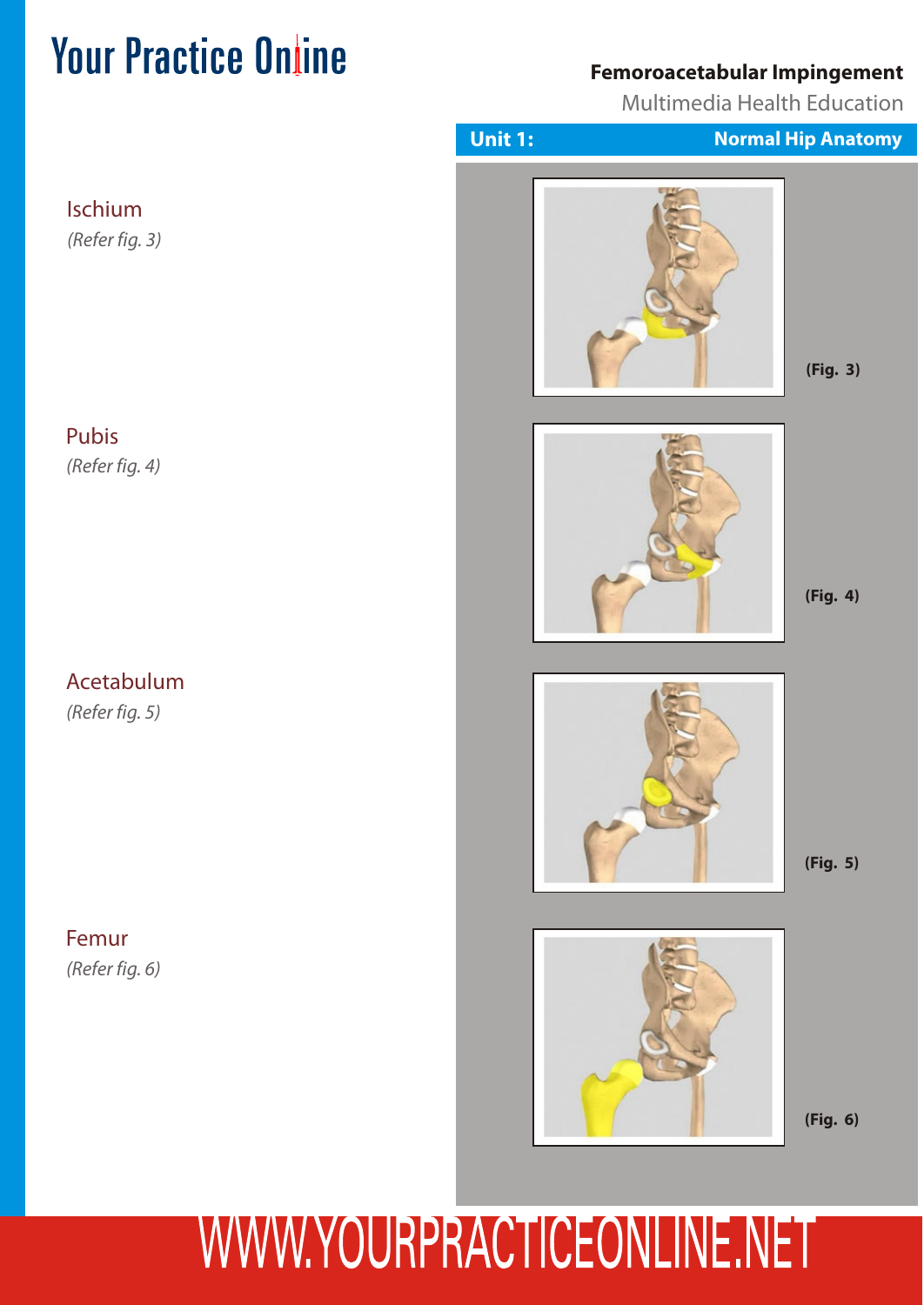### **Femoroacetabular Impingement**

Multimedia Health Education



Labrum *(Refer fig. 8)*

**Cartilage** 

*(Refer fig. 7)*

### Pelvis

The pelvis is a large, flattened, irregularly shaped bone, constricted in the center and expanded above and below. It consists of three parts: the ilium, ischium, and pubis.

The socket, acetabulum, is situated on the outer surface of the bone and joins to the head of the femur to form the hip joint.

#### Femur

The femur is the longest bone in the skeleton. It joins to the pelvis, acetabulum, to form the hip joint. The upper part is composed of the Femoral head, Femoral neck, and Greater and Lesser trochanters.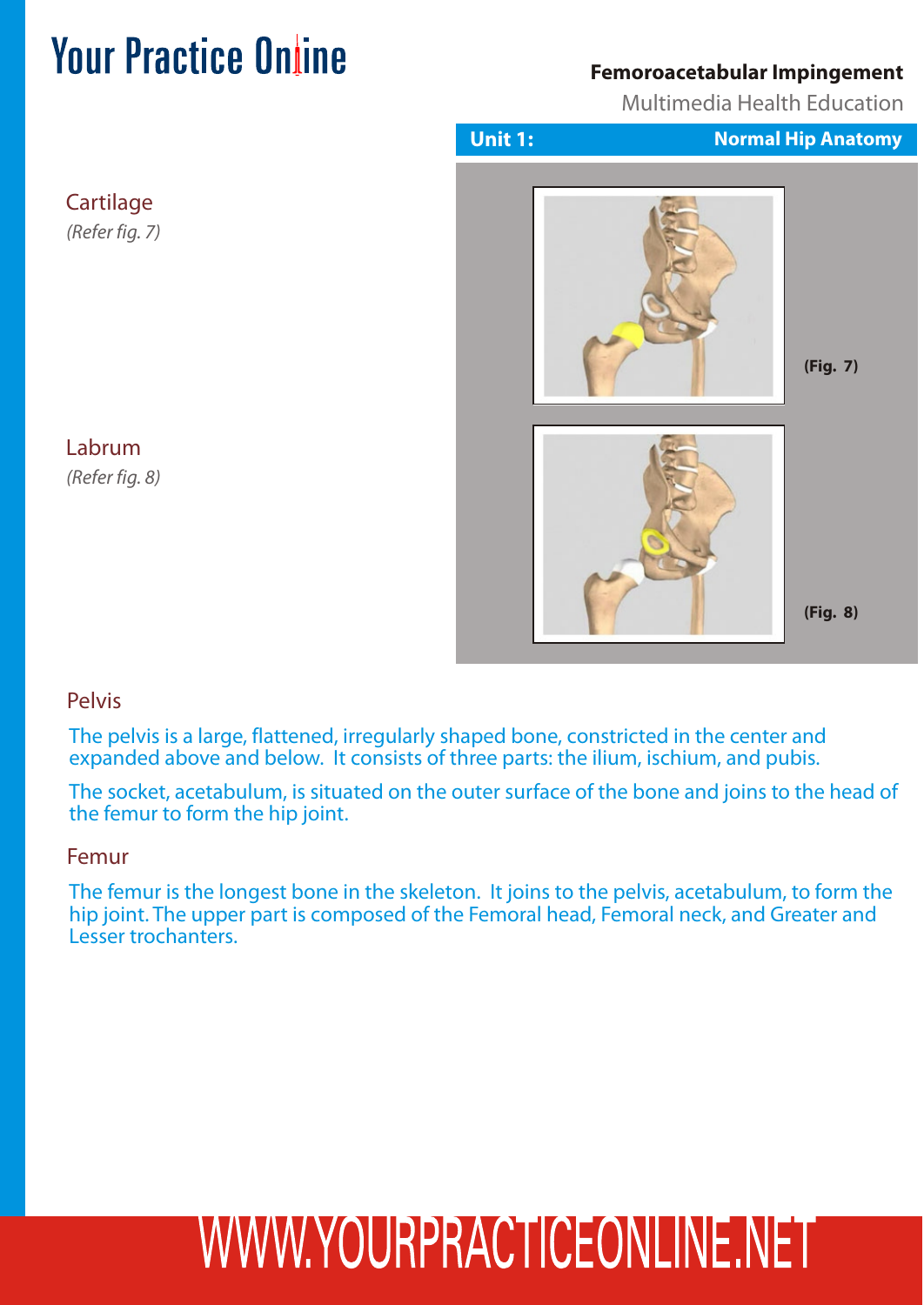### **Femoroacetabular Impingement**

Multimedia Health Education

**Unit 2: Femoroacetabular Impingement**

### What is FAI?

Femoroacetabular impingement (FAI) is a condition where there is too much friction in the hip joint from bony irregularities causing pain and decreased range of hip motion. The femoral head and acetabulum rub against each other creating damage and pain to the hip joint. The damage can occur to the articular cartilage (the smooth white surface of the ball or socket) or the labral tissue (the lining of the edge of the socket) during normal movement of the hip. The articular cartilage or labral tissue can fray or tear after repeated friction. Over time, more cartilage and labrum is lost until eventually the femur bone and acetabulum bone impact on one other. Bone on bone friction is commonly referred to as Osteoarthritis.

FAI impingement generally occurs as two forms: Cam and Pincer.

- Normal Hip
- Cam Impingement
- Pincer impingement
- Combination of cam and Pincer impingement

### Normal Hip

*(Refer fig. 9)*

### Cam Impingement

*(Refer fig. 10)*

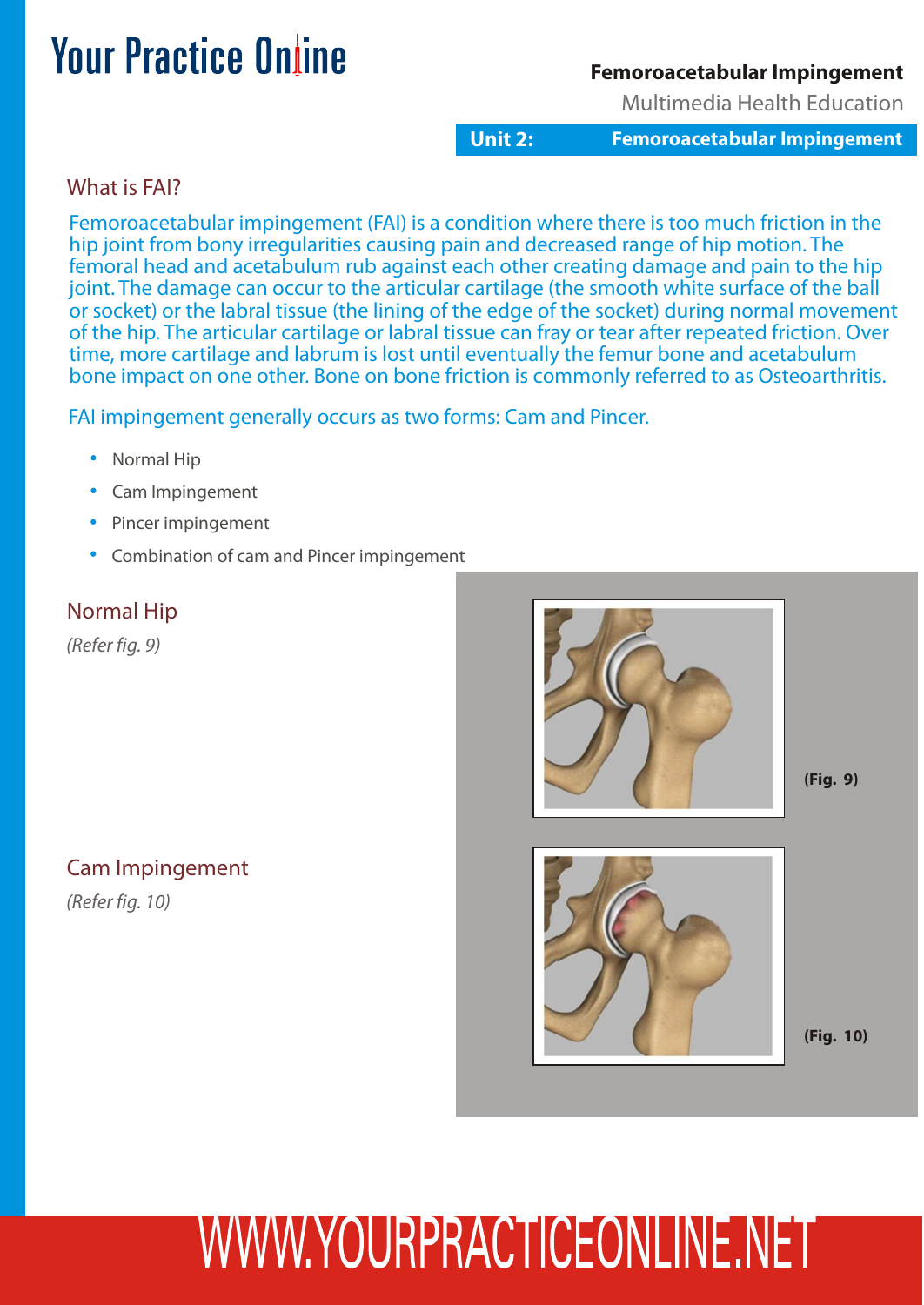### **Femoroacetabular Impingement**

Multimedia Health Education

### Combination of cam and Pincer impingement

*(Refer fig. 11)*



**Unit 2: Femoroacetabular Impingement**

**(Fig. 11)**

CAM Impingement: The Cam form of impingement is when the femoral head and neck are not perfectly round, most commonly due to excess bone that has formed. This lack of roundness and excess bone causes abnormal contact between the surfaces.

PINCER Impingement: The Pincer form of impingement is when the socket or acetabulum rim has overgrown and is too deep. It covers too much of the femoral head resulting in the labral cartilage being pinched. The Pincer form of impingement may also be caused when the hip socket is abnormally angled backwards causing abnormal impact between the femoral head and the rim of the acetabulum.

Most diagnoses of FAI include a combination of the Cam and Pincer forms.

### Symptoms of FAI

Symptoms of femoroacetabular impingement can include the following:

- Groin pain associated with hip activity
- Complaints of pain in the front, side or back of the hip
- Pain may be described as a dull ache or sharp pain
- Patients may complain of a locking, clicking, or catching sensation in the hip
- Pain often occurs to the inner hip or groin area after prolonged sitting or walking
- Difficulty walking uphill
- Restricted hip movement
- Low back pain
- Pain in the buttocks or outer thigh area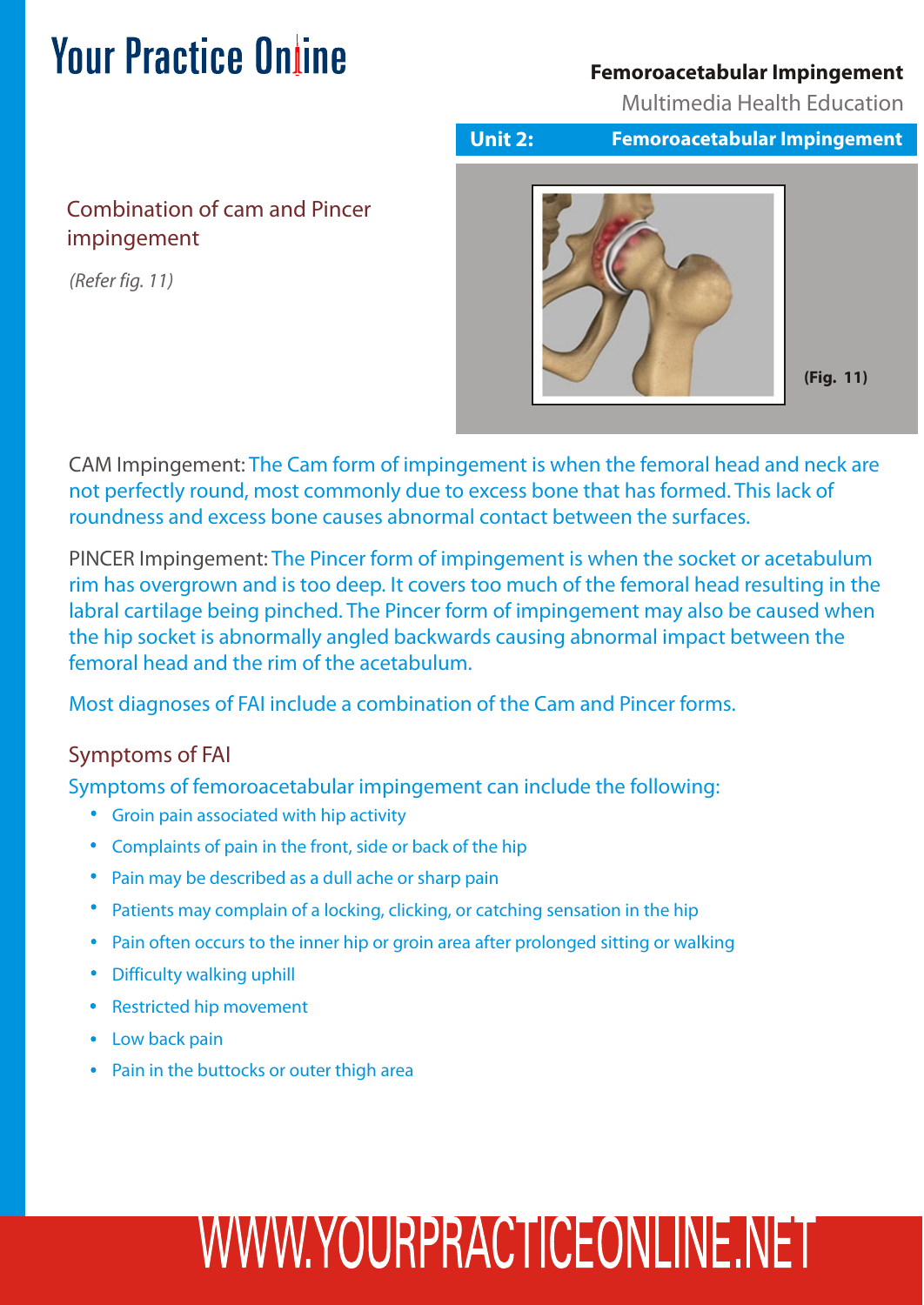### **Femoroacetabular Impingement**

Multimedia Health Education

**Unit 2: Femoroacetabular Impingement**

#### Risk Factors

A risk factor is something that is likely to increase a person's chance of developing a disease or condition. Risk factors for developing femoroacetabular impingement may include the following:

- Athletes such as football players, weight lifters, and hockey players
- Heavy laborers
- Repetitive hip flexion
- Congenital hip dislocation
- Anatomical abnormalities of the femoral head or angle of the hip
- Legg-Calves-Perthes disease: a form of arthritis in children where blood supply to bone is impaired causing bone breakdown.
- Trauma to the hip
- Inflammatory arthritis

#### **Diagnosis**

Hip conditions should be evaluated by an Orthopaedic hip surgeon for proper diagnosis and treatment.

- Medical History
- Physical Examination

Diagnostic Studies may include:

### Xray

A form of electromagnetic radiation that is used to take pictures of bones. X-rays will show your surgeon the shape of the ball and socket as well as the amount of joint space present.

#### MRI

Magnetic and radio waves are used to create a computer image of soft tissue such as nerves and ligaments. An MRI assists your surgeon in ruling out other causes of hip pain. The MRI may be ordered with contrast dye to provide more information to your surgeon.

### CT Scan

This test creates 3D images from multiple x-rays and shows your physician hip structures not seen on regular x-ray.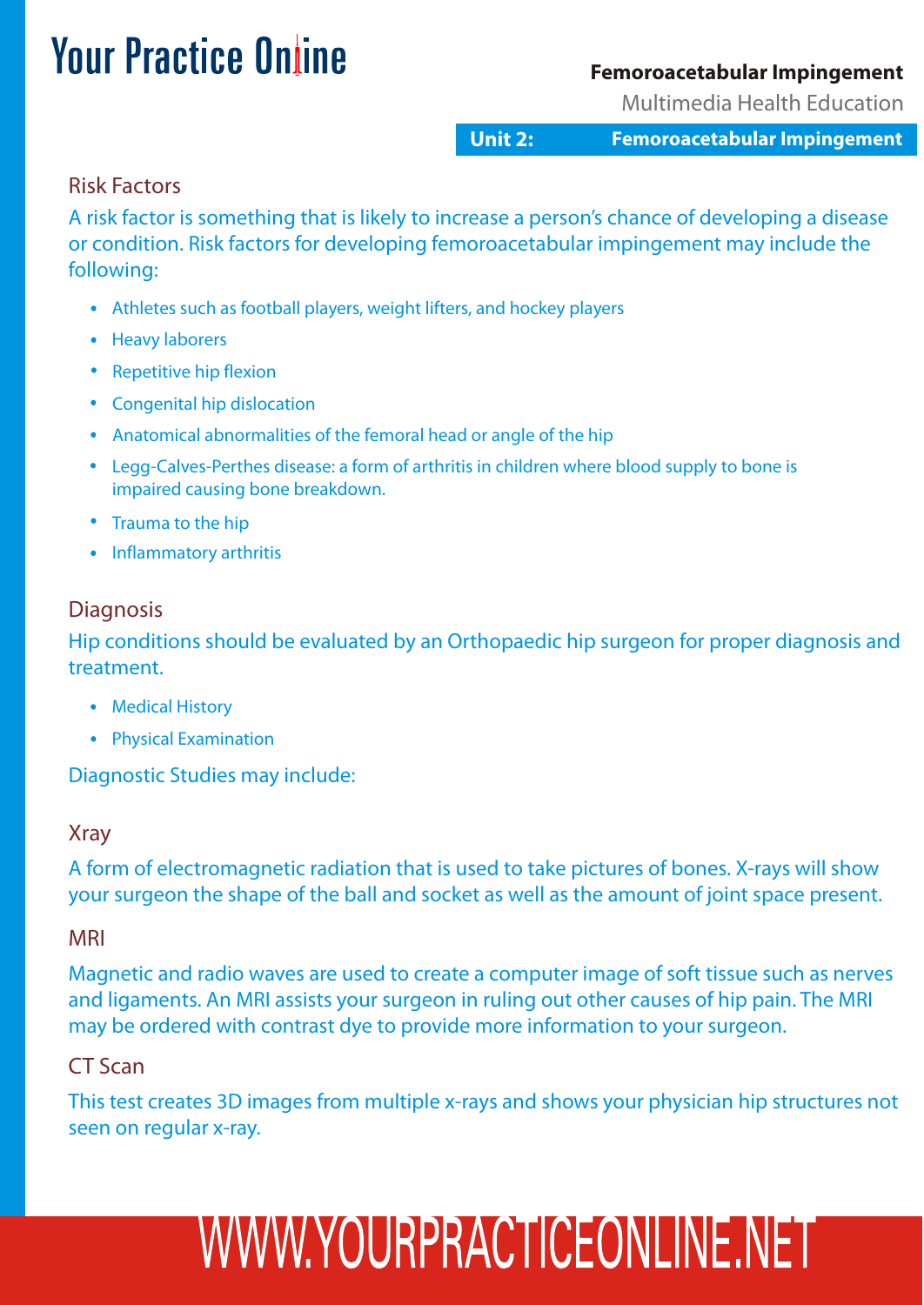### **Femoroacetabular Impingement**

Multimedia Health Education

**Unit 2: Femoroacetabular Impingement**

### Conservative Treatment Options

Conservative treatment options refer to management of the problem without surgery. Nonsurgical management of FAI will probably not change the underlying abnormal biomechanics of the hip causing the FAI but may offer pain relief and improved mobility.

Some conservative treatment measures include:

- Rest
- Activity Modification and Limitations
- Anti-inflammatory Medications
- Physical Therapy
- Injection of steroid and analgesic into the hip joint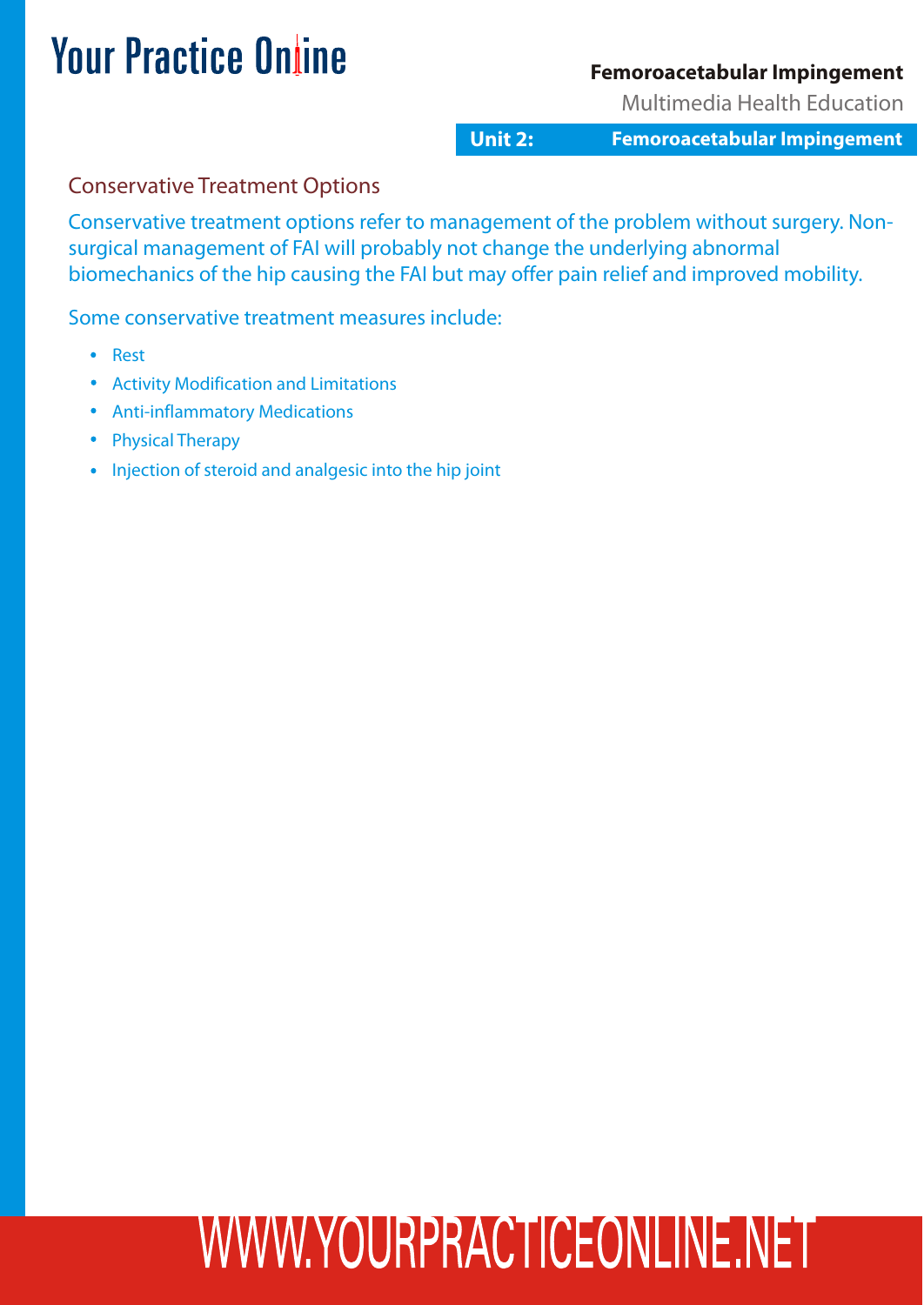#### **Femoroacetabular Impingement**

Multimedia Health Education

**Unit 3: Surgical Procedure**

### Surgical Introduction

Hip Arthroscopy to repair femoroacetabular impingement is indicated when conservative treatment measures fail to provide relief to the patient. Hip Arthroscopy is a surgical procedure in which an arthroscope is inserted into the hip joint to assess and repair damage to the hip. Hip Arthroscopy is performed in a hospital operating room under general or regional anesthesia depending on you and your surgeon's preference. This surgery is usually performed as day surgery or outpatient surgery, enabling the patient to go home the same day.

The arthroscope used in Hip Arthroscopy is a small fiber-optic viewing instrument made up of a tiny lens, light source and video camera. The surgical instruments used in arthroscopic surgery are very small (only 3 or 4 mm in diameter), but appear much larger when viewed through an arthroscope.

The television camera attached to the arthroscope displays the image of the joint on a television screen, allowing the surgeon to look throughout the hip joint. The surgeon can then determine the amount or type of injury, and then repair or correct the problem as necessary.

In arthroscopic repair of FAI, your surgeon may perform the following procedures:

- Chondroplasty: This refers to surgery to repair torn cartilage or a torn labrum. Sutures are used to reattach the torn labrum or cartilage.
- Microfracture: This involves drilling holes into bare bone where cartilage is missing to promote the formation of new cartilage.
- Labral/Cartilage debridement: This type of debridement refers to cutting out and removing pieces of torn or frayed labrum or cartilage.
- FAI decompression: This involves removing any pressure areas, such as bony bumps, causing the impingement.
- Osteoplasty: This refers to a surgical procedure to modify or alter the shape of a bone.

In arthroscopic repair of FAI, your surgeon may perform the following procedures:

- Smaller incisions
- Minimal soft tissue trauma
- Less pain
- Faster healing time
- Lower infection rate
- Less scarring
- **Earlier mobilization**
- Usually performed as outpatient day surgery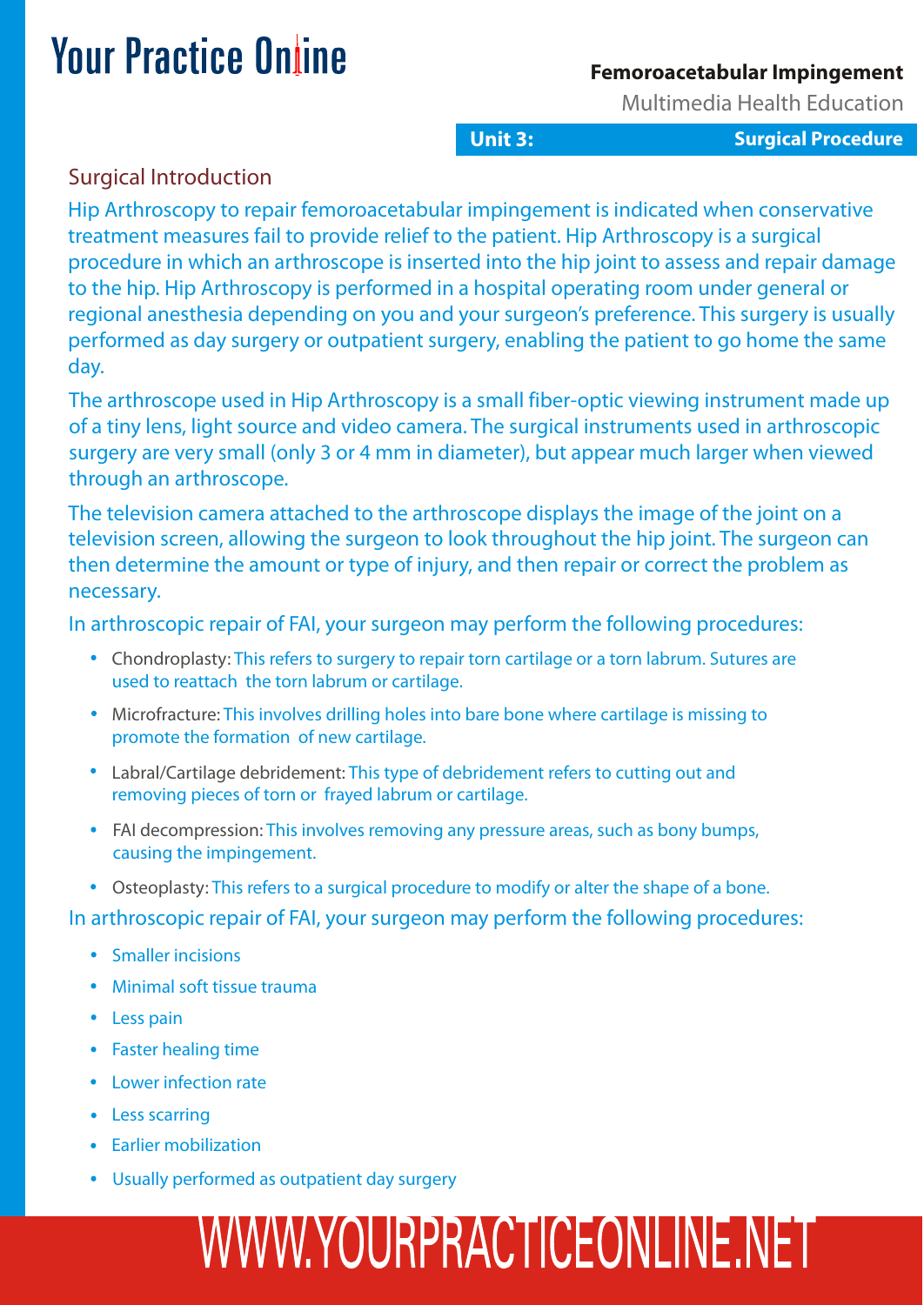### **Femoroacetabular Impingement**

Multimedia Health Education

### Surgical Procedure For FAI

Your surgeon will make two or three small incisions, about 1/4 of an inch each, around the hip joint area. Each incision is called a portal. These incisions result in very small scars which in many cases are unnoticeable.

A blunt tube, called a Trocar, is inserted into each portal prior to the insertion of the arthroscope and surgical instruments.

In one portal, the arthroscope is inserted to view the hip joint. Along with the arthroscope, a sterile salt water (saline) solution is pumped into the joint to expand the viewing area, giving the surgeon a clear view and room to work.

With the images from the arthroscope as a guide, the surgeon can look for any pathology or anomaly. The large image on the television screen allows the surgeon to see the joint directly and to determine the extent of the injuries and then to perform the particular surgical procedure as needed.

The other portals are used for the insertion of surgical instruments to probe various parts within the joint to determine the extent of the problem. If the surgeon sees an opportunity to treat a problem, a variety of surgical instruments can be inserted through this portal.

*(Refer fig. 12 to 19)*





**(Fig. 12)**



**(Fig. 13)**



**(Fig. 14)**



**(Fig. 15)**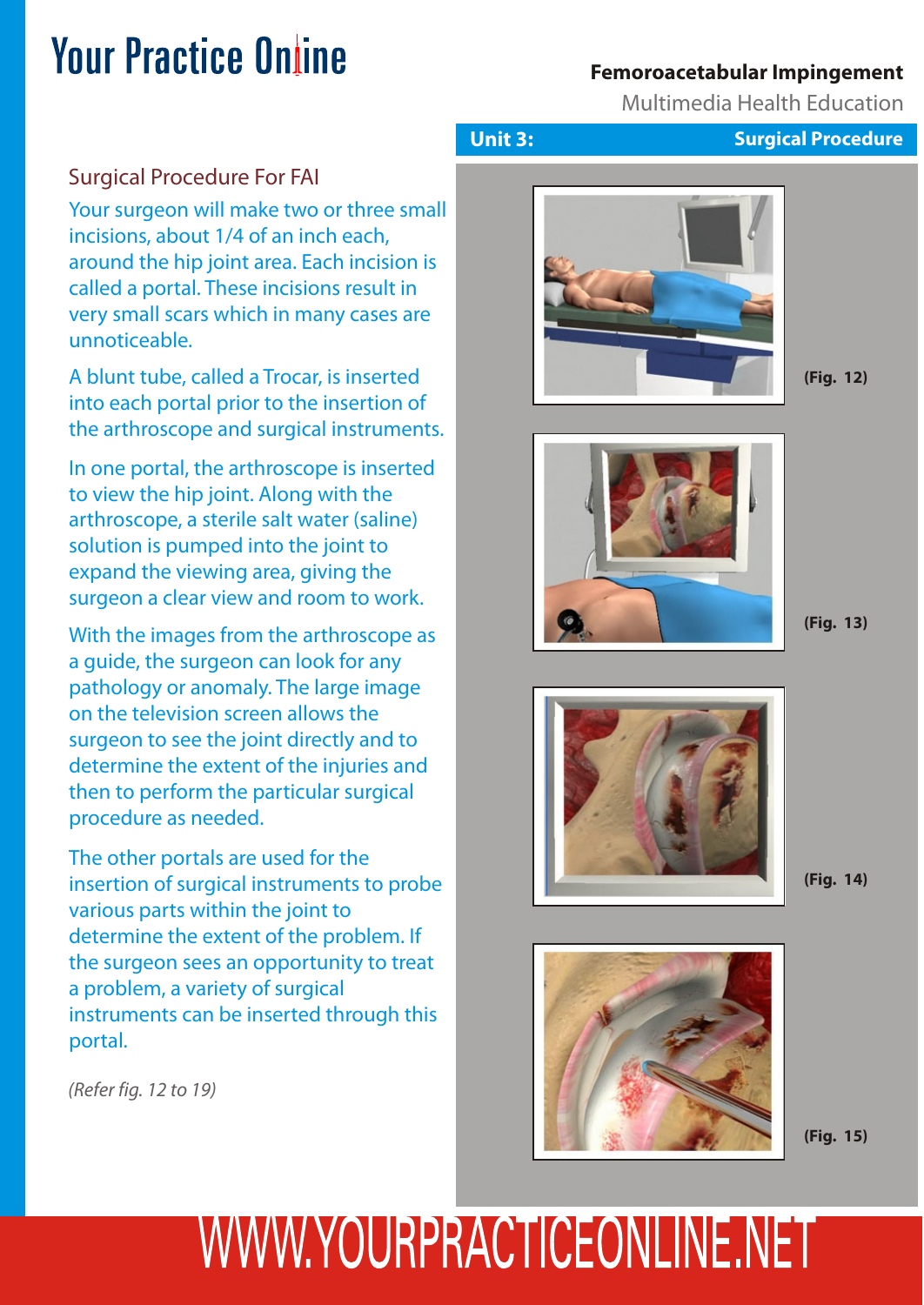### **Femoroacetabular Impingement**

Multimedia Health Education

For FAI surgery, your surgeon will use a special instrument called a shaver to cut away or debride any frayed cartilage. If the labrum is torn, your surgeon will use sutures to preserve and reattach the labrum.

Any bony bumps present contributing to the impingement will also be shaved away and smoothed. Your surgeon may drill holes in bone that has no cartilage covering it. This technique is called microfracture and stimulates the formation of new cartilage.

Once your surgeon is satisfied with the results the instruments and arthroscope are removed from the portals.

The portals (incisions) are then closed by suturing or by tape.

*(Refer fig. 12 to 19)*





**(Fig. 16)**



**(Fig. 17)**



**(Fig. 18)**



**(Fig. 19)**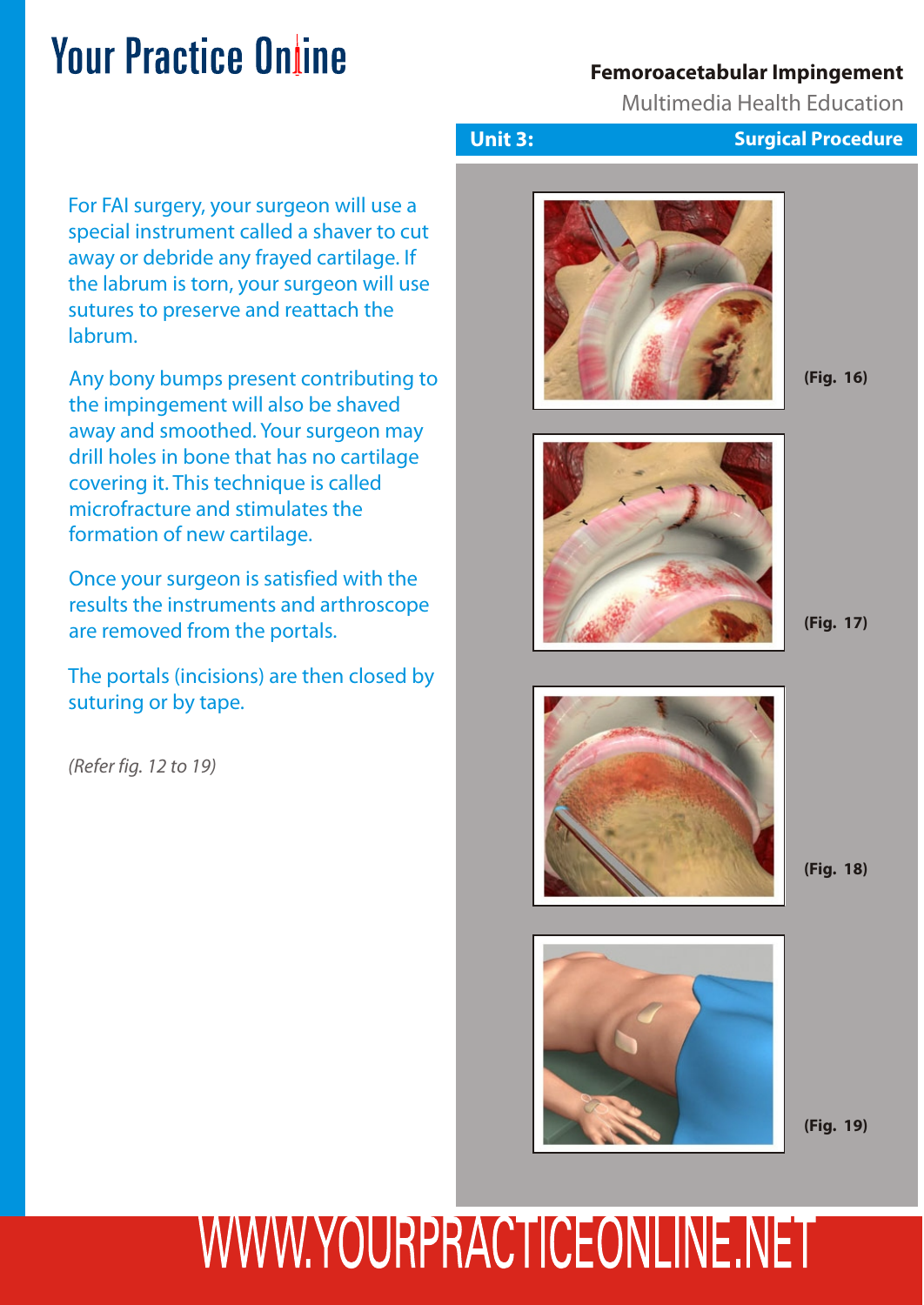#### **Femoroacetabular Impingement**

Multimedia Health Education

**Unit 3: Surgical Procedure**

### Post Operative Care

After surgery your surgeon will give you guidelines to follow depending on the type of repair performed and the surgeon's preference.

Common Post-operative guidelines include:

- Your surgeon will prescribe pain medications to keep you comfortable at home.
- Keep the incisions clean and dry. You may shower once the dressings are removed unless otherwise directed by your surgeon.
- You may have crutches for the first 2 weeks after surgery to limit weight bearing on the hip.
- You will be given specific instructions regarding activity and rehabilitation.
- Physical therapy will be ordered to restore normal hip function, flexibility and strength.
- It is important to keep all your post operative appointments with your surgeon to ensure a good outcome.
- Eating a healthy diet and not smoking will promote healing.

### Risks and Complications

As with any major surgery there are potential risks involved. The decision to proceed with the surgery is made because the advantages of surgery outweigh the potential disadvantages. It is important that you are informed of these risks before the surgery takes place. Complications can be medical (general) or specific to Hip Arthroscopy surgery.

Medical complications include those of the anesthetic and your general well being. Almost any medical condition can occur so this list is not complete. Complications include:

- Allergic reactions to medications
- Blood loss requiring transfusion with its low risk of disease transmission
- Heart attacks, strokes, kidney failure, pneumonia, bladder infections
- Complications from nerve blocks such as infection or nerve damage
- Serious medical problems can lead to ongoing health concerns, prolonged hospitalization, or rarely death.

Complications are rare after hip arthroscopy surgery, but unexpected events can follow any operation. Your surgeon feels that you should be aware of complications that may take place so that your decision to proceed with this operation is taken with all relevant information available to you. Specific complications that can occur following hip arthroscopy include: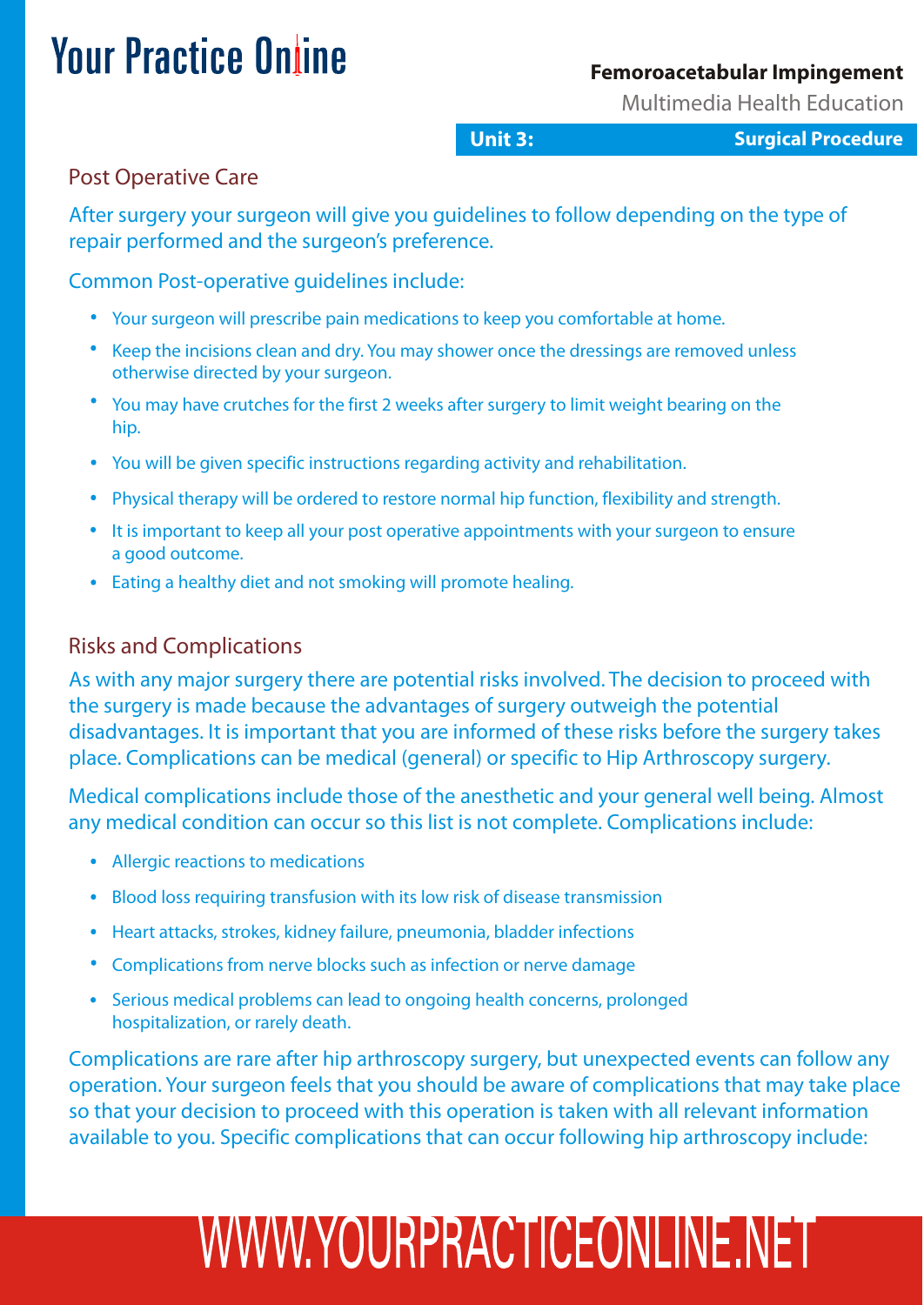#### **Femoroacetabular Impingement**

Multimedia Health Education

**Unit 3: Surgical Procedure**

- Infection
- Nerve Damage
- Hemarthrosis
- Blood Clots
- Avascular Necrosis
- Failure to Relieve Pain

### Infection

Infections can occur superficially at the portal insertion sites or in the joint space of the hip, a more serious infection.

### Nerve Damage

Trauma to nerves may be temporary or permanent and can cause numbness, tingling, pain, and weakness. The nerves most at risk for damage include lateral femoral cutaneous from portal insertion and pudendal and sciatic nerve from traction.

### **Hemarthrosis**

A condition caused by excess bleeding into the joint after the surgery is completed. This may require additional arthroscopic surgery to irrigate the joint and evacuate the blood.

### Blood Clots

These can form in the calf muscles and can travel to the lung (Pulmonary embolism). These can occasionally be serious and even life threatening. If you get calf pain or shortness of breath at any stage, you should notify your surgeon.

### Avascular Necrosis

AVN of the femoral head causes bone death due to lack of blood supply to the bone.

### Failure to Relieve Pain

This is rare but may occur especially if some pain is coming from other areas such as the spine.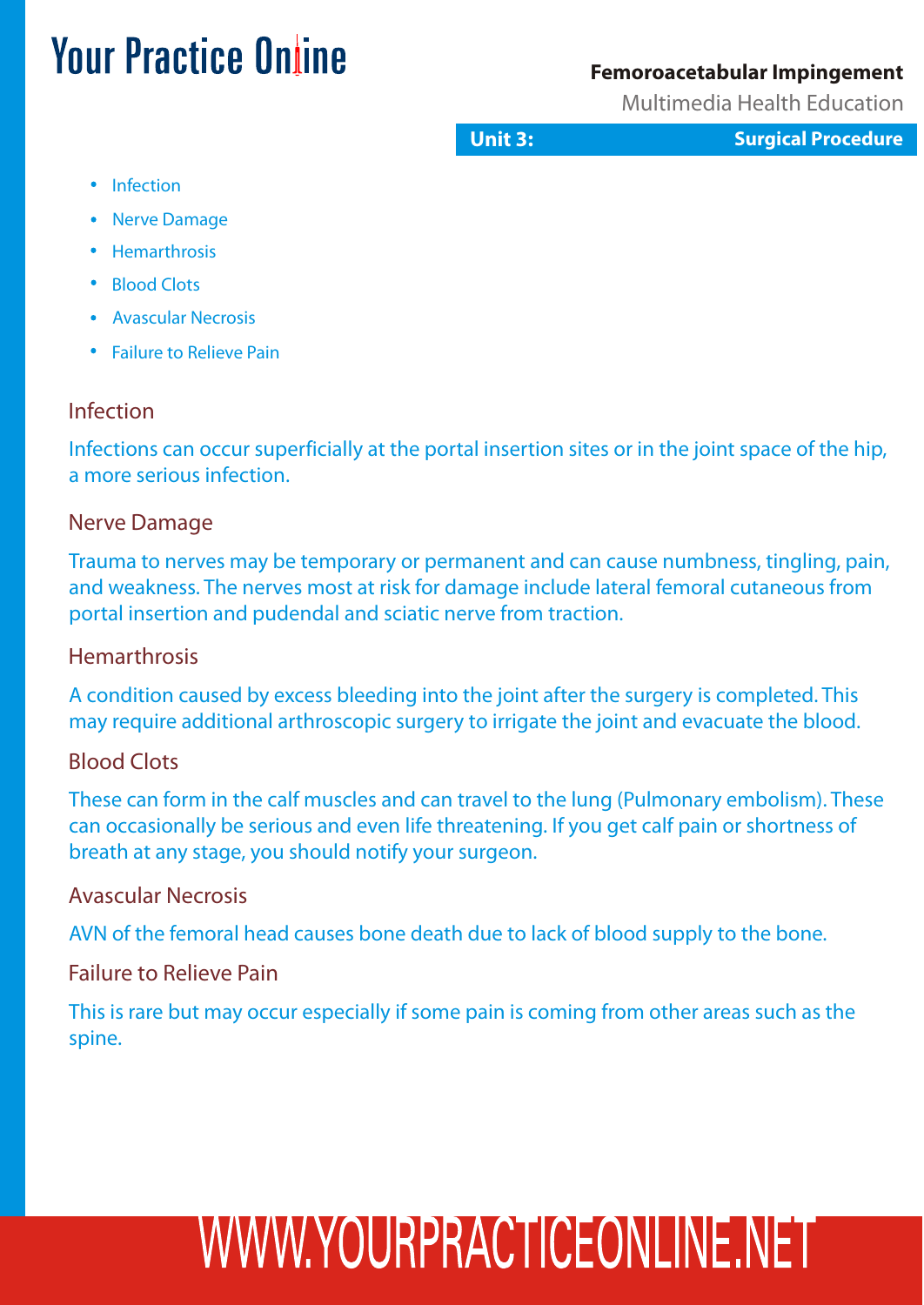### **Femoroacetabular Impingement**

Multimedia Health Education

**Unit 3: Surgical Procedure**

### Risk factors that can negatively affect adequate healing after surgery include:



**(Fig. 20)**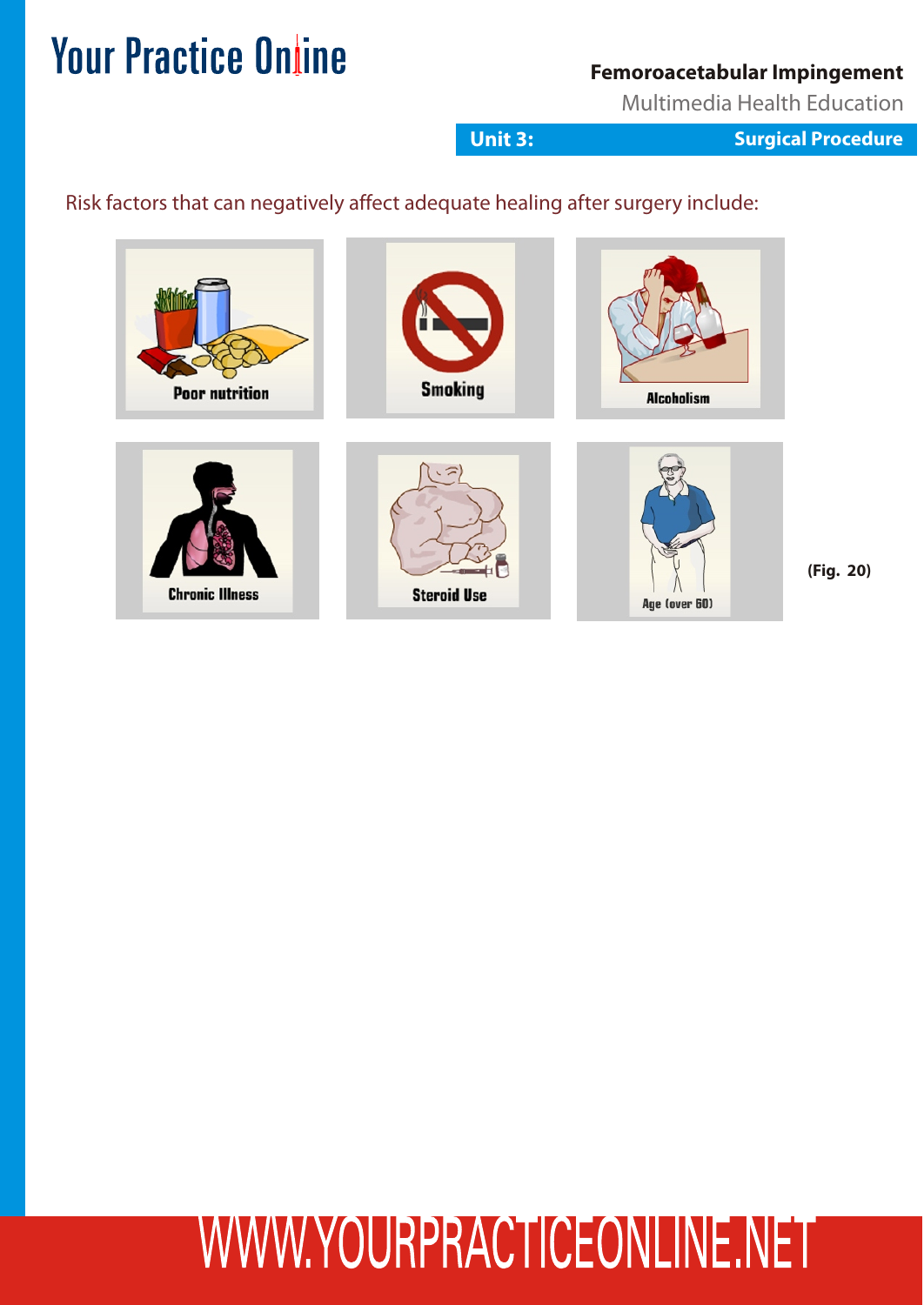#### **Femoroacetabular Impingement**

Multimedia Health Education

**Unit 3: Disclaimer**

Disclaimer

Although every effort is made to educate you on Femoroacetabular Impingement and take control, there will be specific information that will not be discussed. Talk to your doctor or health care provider about any concerns you have about FAI.

You must not proceed until you are confident that you understand this procedure, particularly, the complications.